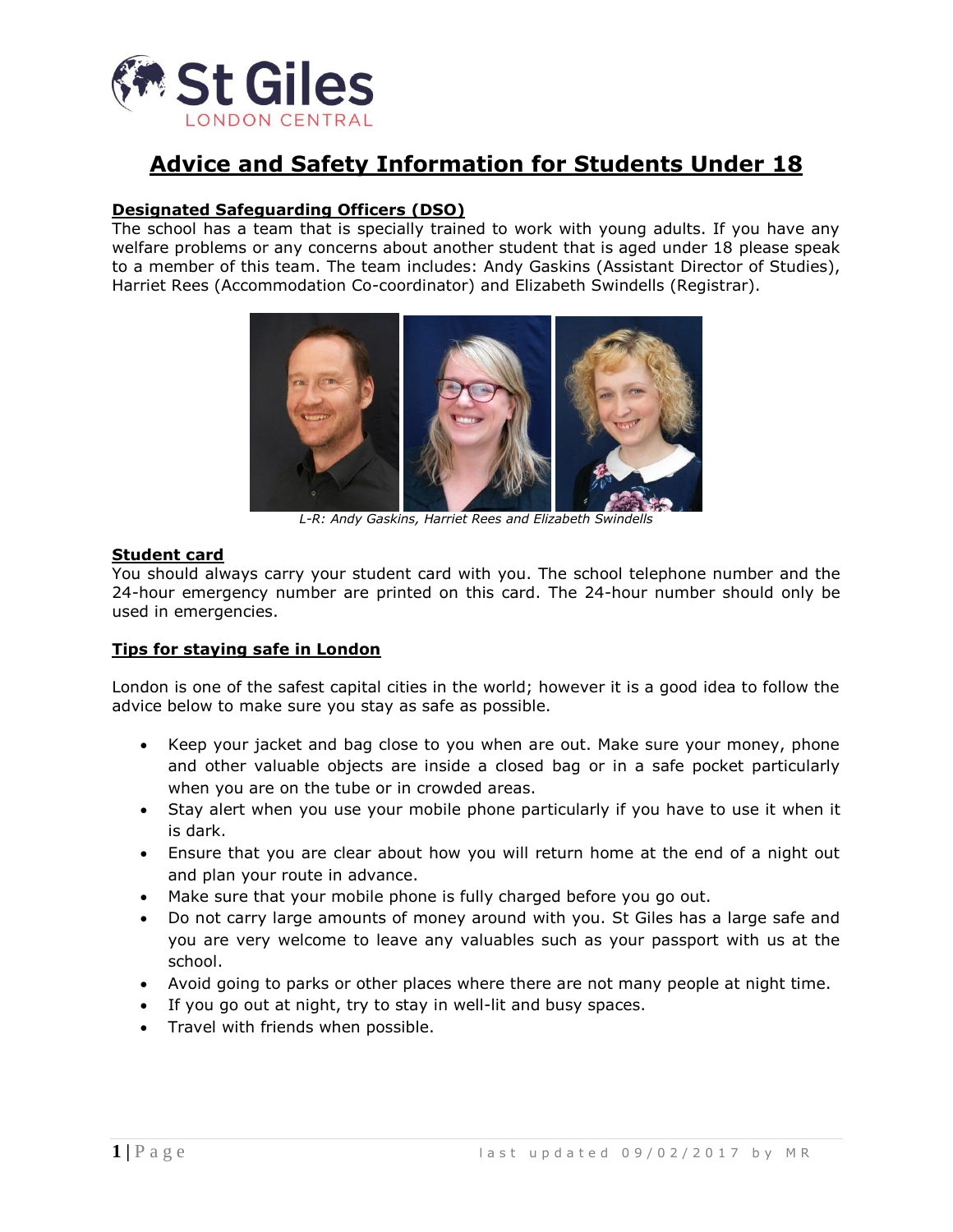

# **Transport**

- Buses and the Tube are the best way to travel around London. You can pay for your journeys using your debit card, credit card (if they have the contactless symbol) or Oyster Card.
- Buses run from around 05.30 to 23.45, many bus routes (but not all) also have a night service that runs from 23.45 – 05.30. There is also a night tube service on several central London underground lines. You can find transport information, tube and bus maps and journey planners at [www.tfl.gov](http://www.tfl.gov/) .
- Always keep your jacket and bag close at hand and be discreet when using your mobile phone or iPad. Do not carry too much money with you.
- Only black (hackney) cabs are allowed to pick up customers from the street. A licensed taxi should have its license number displayed on the back of the vehicle. All taxis should use a meter unless you negotiate a set price for your journey in advance. If you want to book a taxi you can ask your homestay provider if they know any reputable local companies. You can also use the TFL (Transport for London) Cab wise service. If you text the word CAB to 60835 you will receive the contact details for the nearest reputable taxi company from TFL. The largest mini cab company in London is *Addison Lee* (tel. 020 7407 5000).
- If you experience anything that makes you feel unsafe or uncomfortable please talk to a member of the student services team on the ground floor or speak to one of our designated safeguarding officers.

#### **Let us know:**

- You must inform the School if you are likely to be late for class (e.g. over 15 minutes) or if you are not able to come to School on a specific day for whatever reason. The school investigates all cases of absence among under-18s.
- Members of staff are not allowed to share their personal details including contact details and social media with you. They are also not allowed to meet you outside of officially approved school activities. If a member of staff acts in any way that makes you feel uncomfortable or as described above please tell one of our designated safeguarding officers straight away.
- Your homestay host has made a commitment that he or she will always remain in the homestay accommodation overnight. If this is not the case please inform the School immediately.
- You are not permitted to stay out overnight until written permission has been obtained from your parents by the School.
- If you encounter any individual who holds radical or extremist views that could lead to violence or the spread of hatred and intolerance in the local community.

#### **In the evenings**

- London is usually a safe place to be but at night please be careful. For example, do not go to parks when it is dark or to places where there are no other people.
- If you go out at night or at weekends, tell your host family where you are going, and with whom. Leave a telephone number or address where you can be contacted at all times. Make sure that your phone has been re-charged and that you have enough credits before you leave the house.
- If you are going to be late for dinner, please have the courtesy to tell your host.
- You must be back at your homestay by 23.00 on weekdays, and 00.00 at weekends
- At night, please take care and try not to walk home by yourself. If you have to walk, take routes that are well lit and busy. It is best to go home with a group of friends,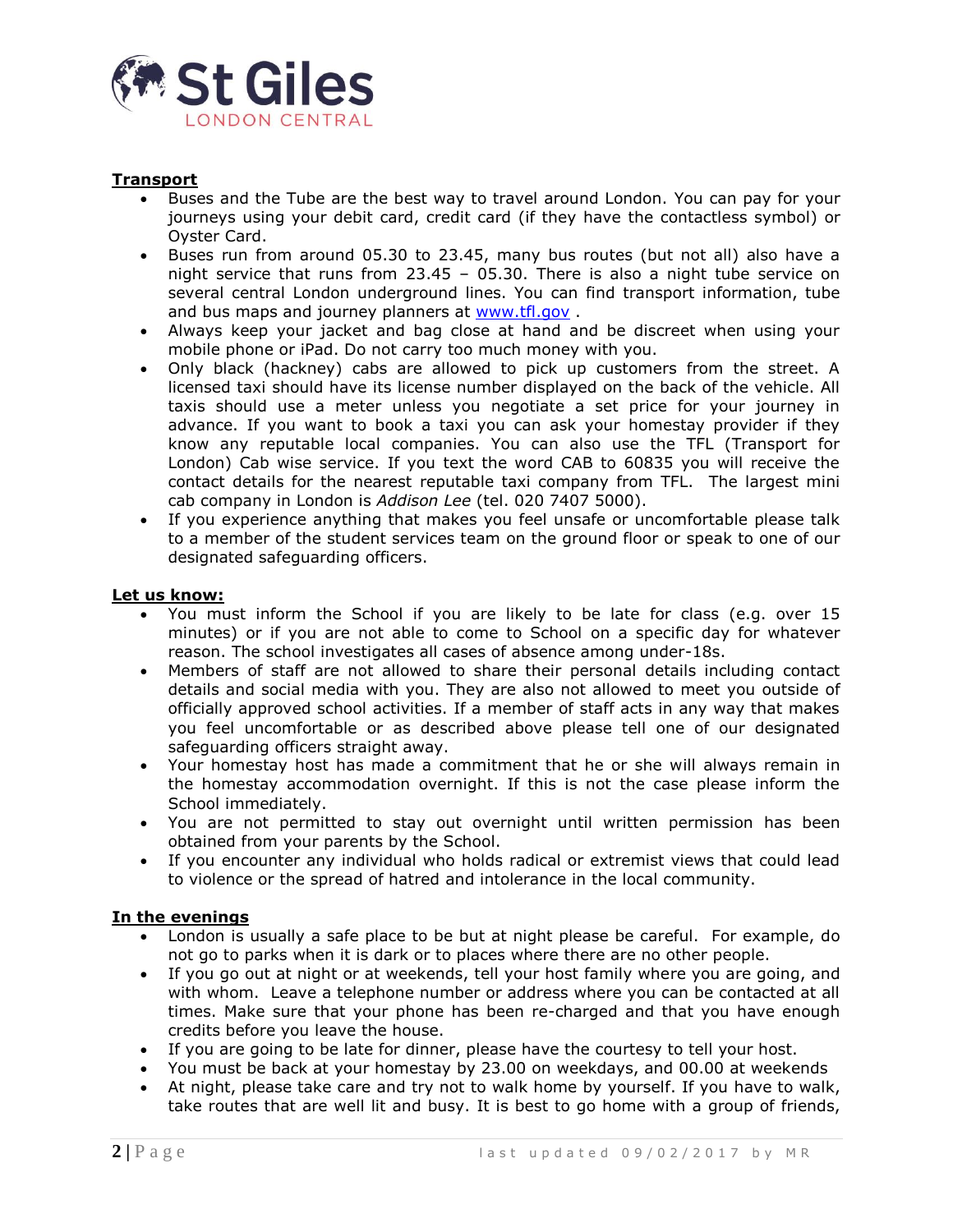

take public transport (remember to check the times of the last services) or take a licensed taxi.

# **What to do if you have any problems**

- If you have a problem at school with your class, with other students or with anyone else at the school, please tell your Teacher, the Director of Studies, the Principal or the school office team. If you have a problem with your accommodation please talk to Harriet in the Accommodation Office. You can also ask your family to speak to us.
- If you are not at the school and you have a serious problem or emergency, please call one of the numbers on your student card.
- If you are subjected to any form of racial discrimination or harassment report this to the school immediately.
- If your behaviour causes concern to the School or to your host family, St Giles reserves the right to inform your parents or your agent where appropriate.

#### **The Law – What you can and cannot do**

- You **cannot** legally buy or drink alcohol if you are under-18 years of age. You can drink alcohol in a restaurant to drink with food if you are accompanied by an adult.
- You **cannot** legally buy tobacco/cigarettes if you are under-18 years of age.
- All soft/hard drugs are illegal in the UK. If someone offers you drugs always say **NO!**
- The age of consent for sexual activity in the UK is 16.
- You cannot rent a house or apartment or book a hotel room until you are 18.

#### **How to get extra help if you need it**

Being safe is important; if you don't feel safe it can make you feel unhappy or stop you doing things you enjoy like going out with your friends. The information here can help you keep yourself and your friends safe. But remember, if you're really worried about anything, you should talk to someone about it.

- 1. If you are being **hurt, abused or neglected** at home, tell a teacher or a member of staff that you trust or you can call Childline on **0800 1111** or visit [www.childline.org.uk.](http://www.childline.org.uk/)
- 2. If you are being **bullied or harassed** at school or anywhere else, tell your teacher or a member of staff; St Giles has strict rules against this form of behaviour. You can also get more information from these websites: [www.kidscape.org.uk](https://www.kidscape.org.uk/) [www.bullying.co.uk](http://www.bullying.co.uk/)
- 3. If **a crime has happened to you**, or you have witnessed a crime and you feel scared, you can get help. Phone Victim Support on **0845 30 30 900** or visit [www.victimsupport.org.uk](https://www.victimsupport.org.uk/)
- 4. To make sure you **stay safe on-line**, follow our [golden rules](http://www.cscb-new.co.uk/downloads/news/247%2019%20internet%20safety%20youths%20HR.pdf) or get more information on these websites: [www.kidsmart.org.uk,](http://www.kidsmart.org.uk/) [www.thinkyouknow.co.uk,](http://www.thinkyouknow.co.uk/) [www.childnet.com,](http://www.childnet.com/) [www.digizen.org](http://www.digizen.org/)
- 5. If you are being **bullied online (known as cyberbullying)**, you should tell someone. Most mobile and internet providers can block hurtful messages and take down posts. For more advice visit: [www.bullying.co.uk/cyberbullying](http://www.bullying.co.uk/cyberbullying/)
- 6. Help **keep yourself safe while exploring your sexuality**; check out these websites for information and advice on everything you need to know: [www.brook.org.uk;](https://www.brook.org.uk/) [www.nhs.uk/livewell/sexandyoungpeople;](http://www.nhs.uk/livewell/sexandyoungpeople/Pages/Sex-and-young-people-hub.aspx) [www.besavvy.org.uk](http://www.besavvy.org.uk/)
- 7. If you're being **sexually exploited** or you think your friend might be, visit this website for help and information; [www.stop-cse.org/saysomething](http://www.stop-cse.org/saysomething/)